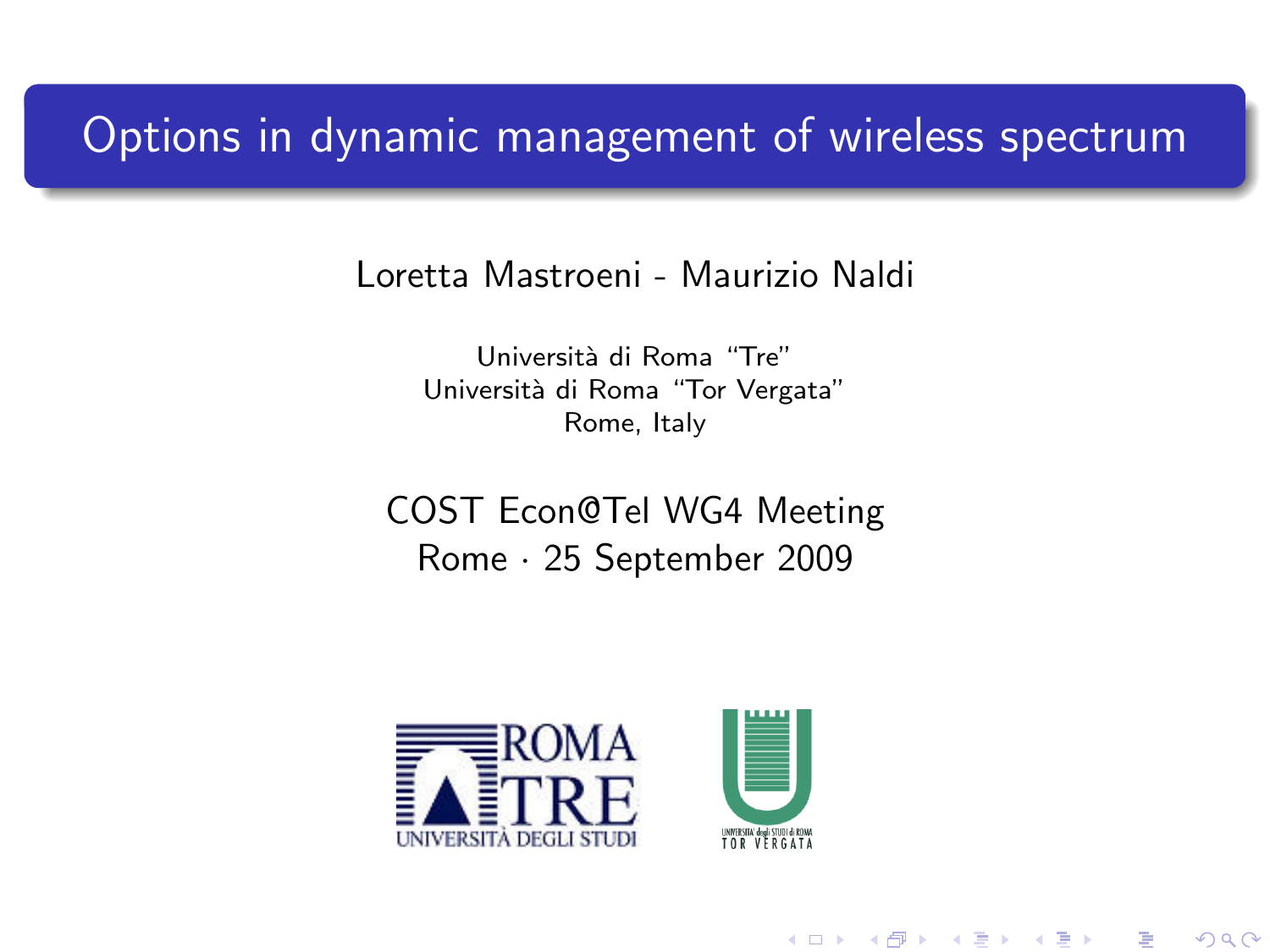- Spectrum mobility
- Selling arrangements
- Models for price and buyers' decisions
- The overbooking strategy

 $\leftarrow$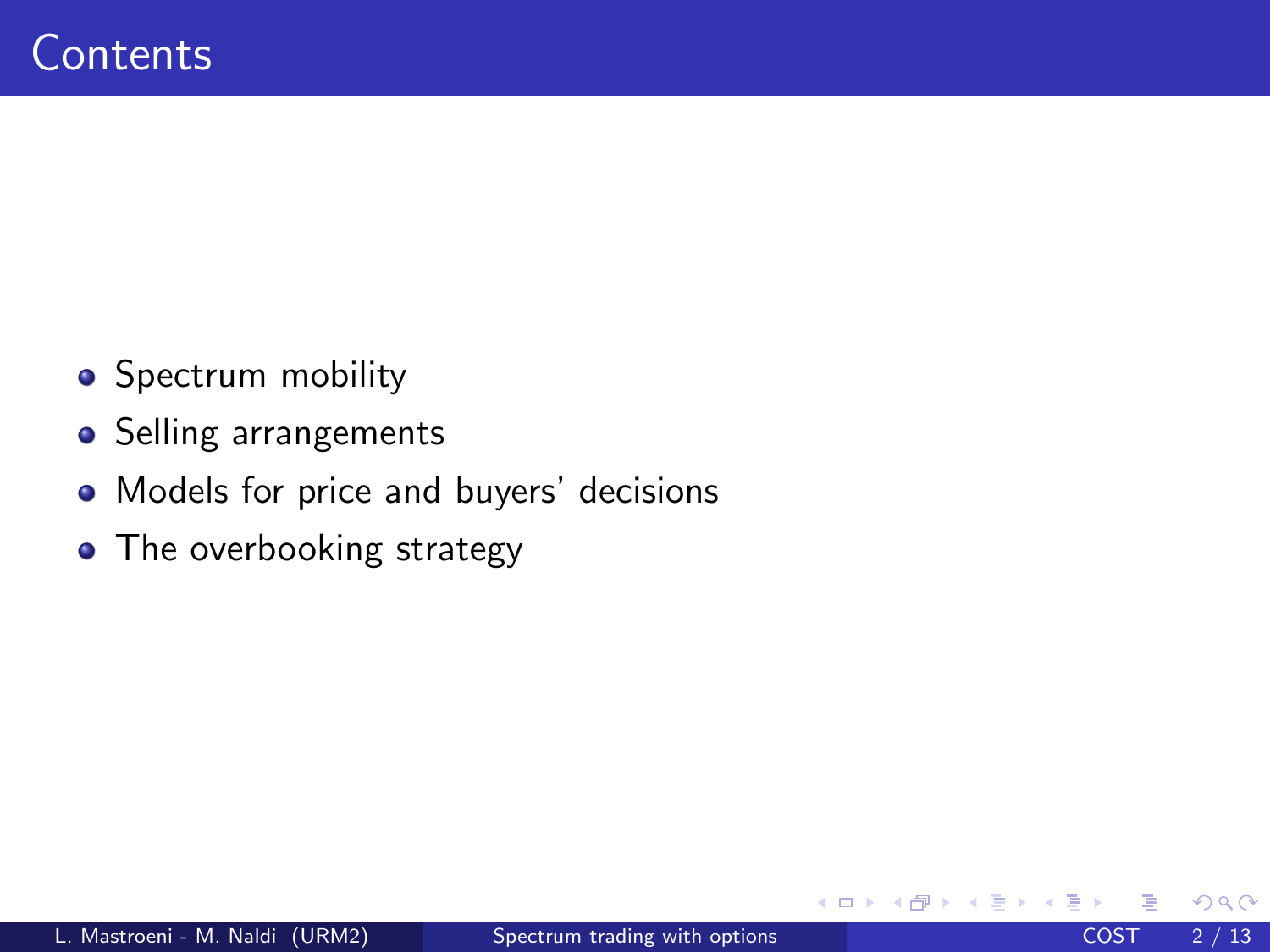• Spectrum is a scarce resource

 $\leftarrow$ 

$$
\begin{array}{rcl}\n\downarrow & \equiv & \circ \triangleleft \triangleleft \\
\text{COST} & 3 / 13\n\end{array}
$$

-4 B X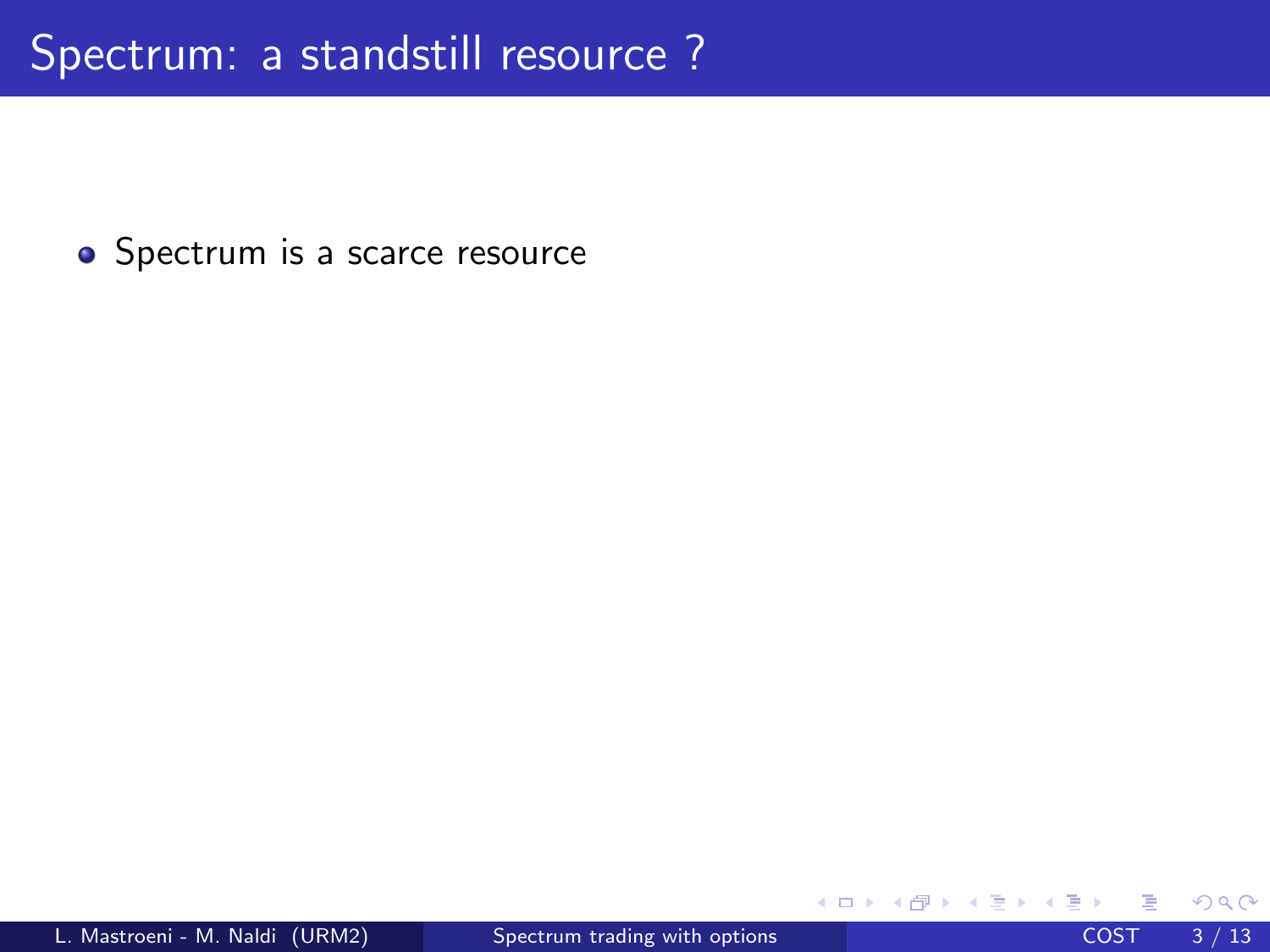- Spectrum is a scarce resource
- Spectrum may be poorly used Gruber'06 Bae et alii'08

 $\leftarrow$ 

 $QQQ$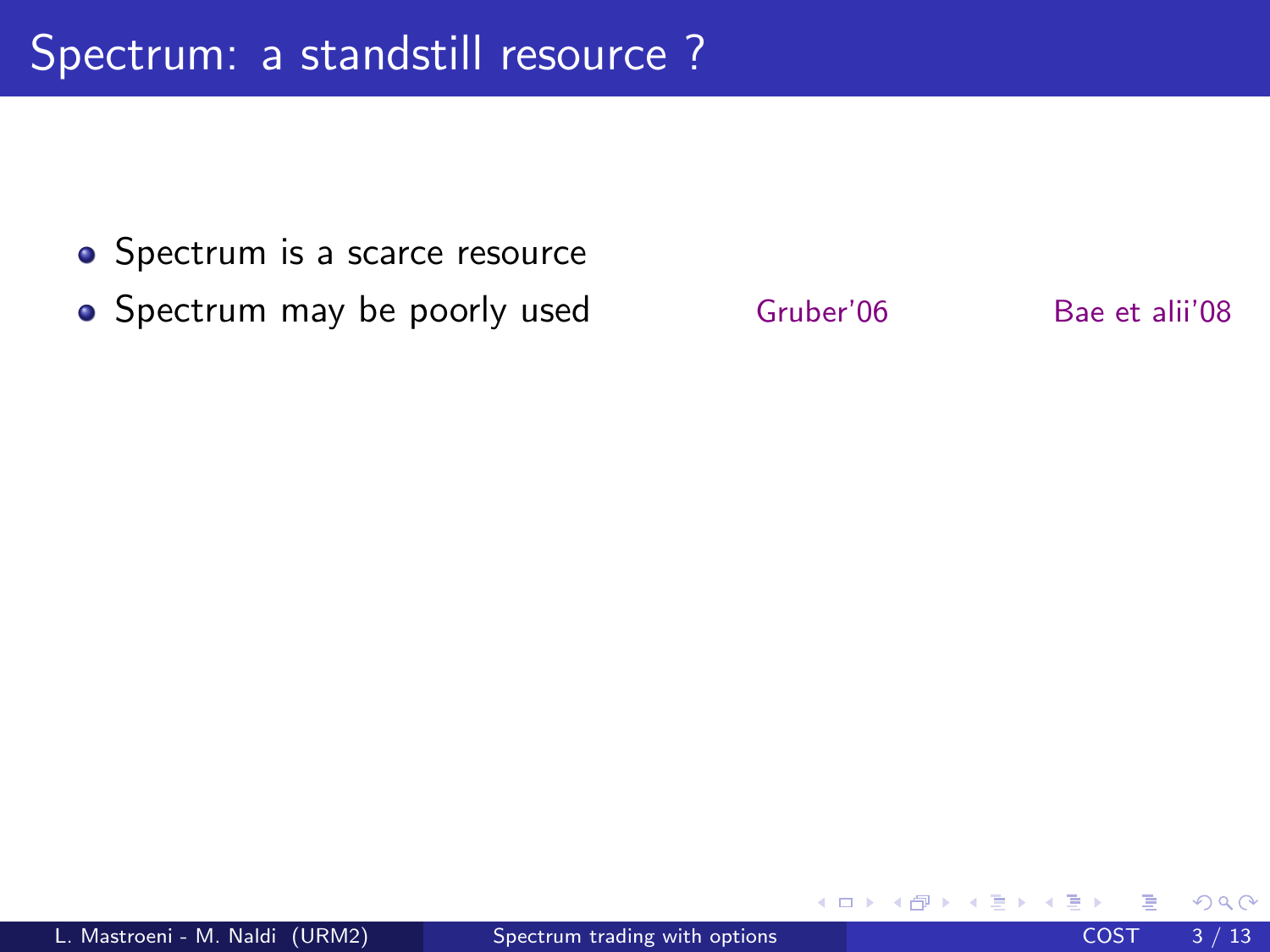- Spectrum is a scarce resource
- Spectrum may be poorly used Gruber'06 Bae et alii'08
- License were not to be transferred



 $\leftarrow$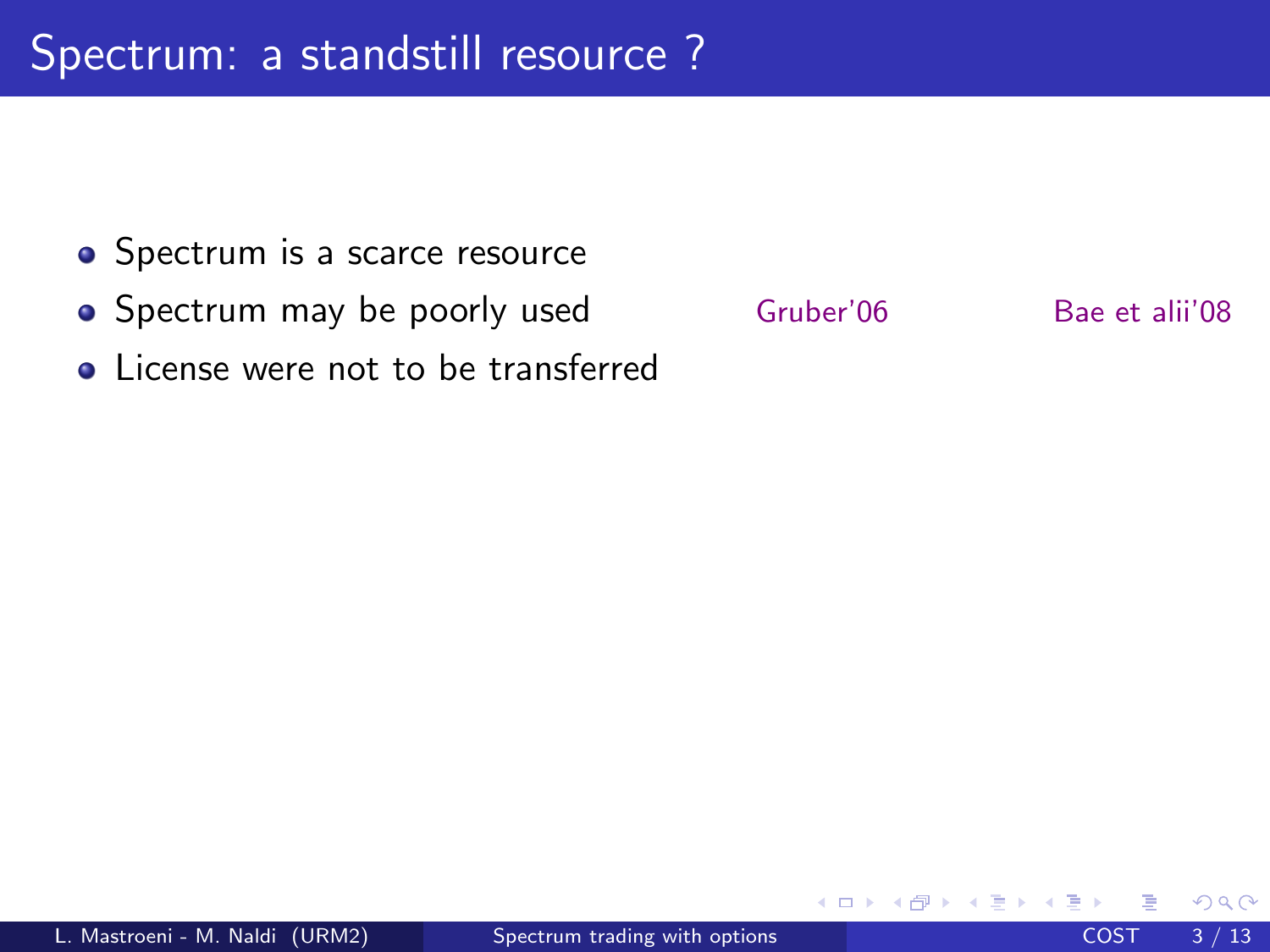- Spectrum is a scarce resource
- Spectrum may be poorly used Gruber'06 Bae et alii'08
- License were not to be transferred
- Usage rights on spectrum are (technically) transferable
	- (Semi)-Permanently; (adds value to licence) Mastroeni and Naldi'09

**•** Temporarily.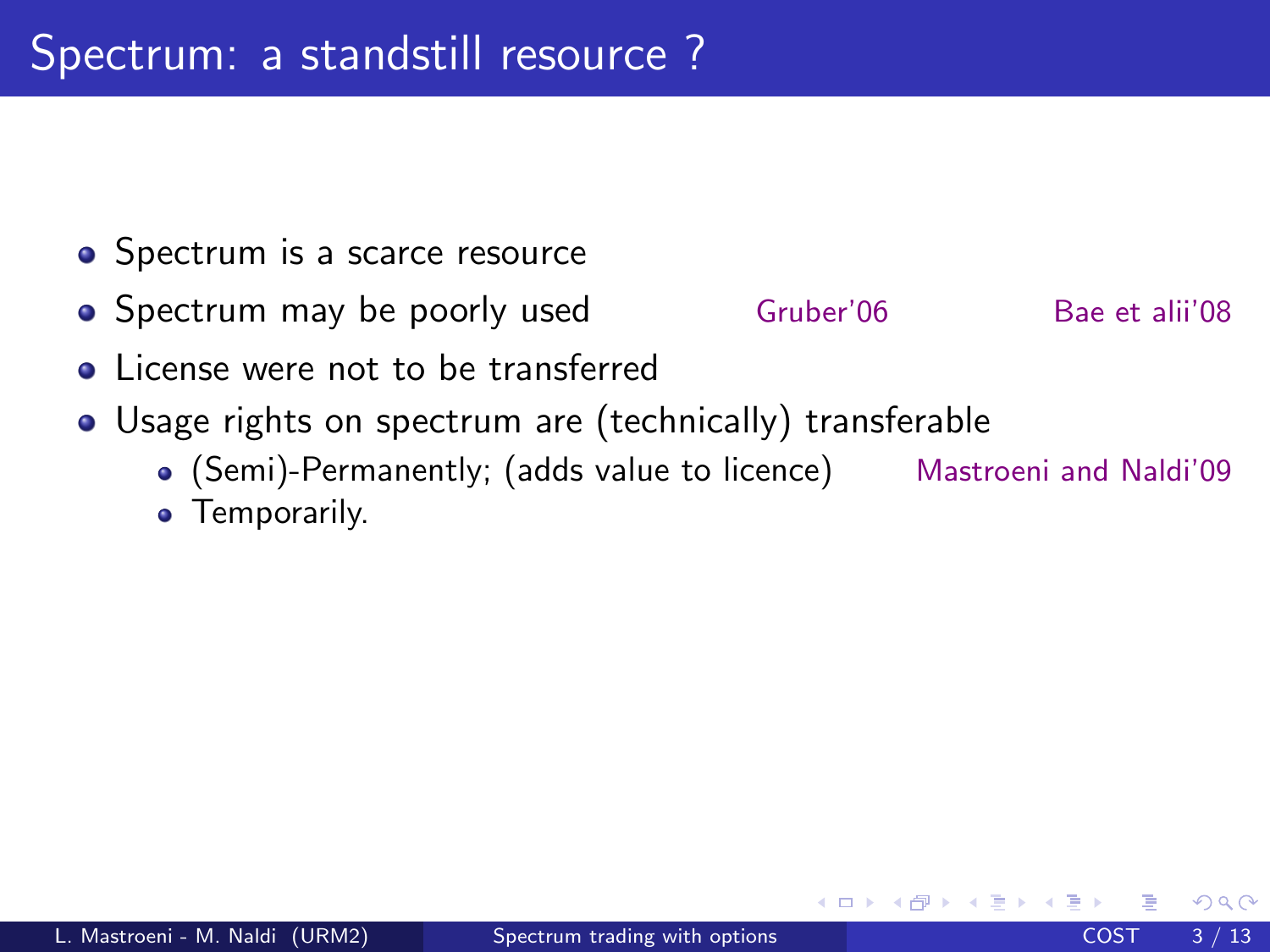- Spectrum is a scarce resource
- Spectrum may be poorly used Gruber'06 Bae et alii'08
- License were not to be transferred
- Usage rights on spectrum are (technically) transferable
	- (Semi)-Permanently; (adds value to licence) Mastroeni and Naldi'09
	- **•** Temporarily.
- Short term licenses can be issued through an ad hoc network Stine'08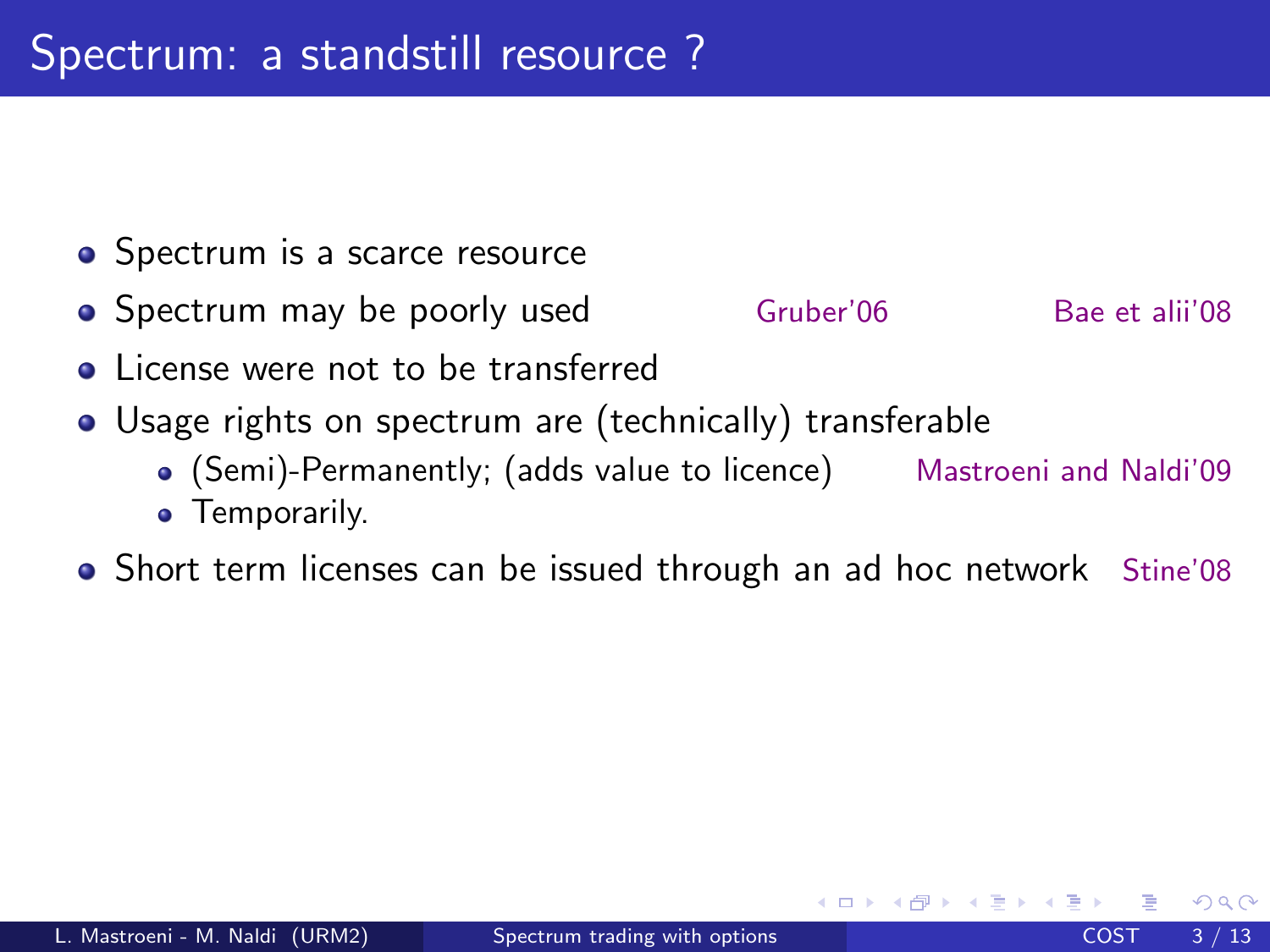- Spectrum is a scarce resource
- Spectrum may be poorly used Gruber'06 Bae et alii'08
- License were not to be transferred
- Usage rights on spectrum are (technically) transferable
	- (Semi)-Permanently; (adds value to licence) Mastroeni and Naldi'09
	- **•** Temporarily.
- Short term licenses can be issued through an ad hoc network Stine'08
- Spectrum trading represents a convenient solution for both license owners and prospective spectrum users **Valletti'01**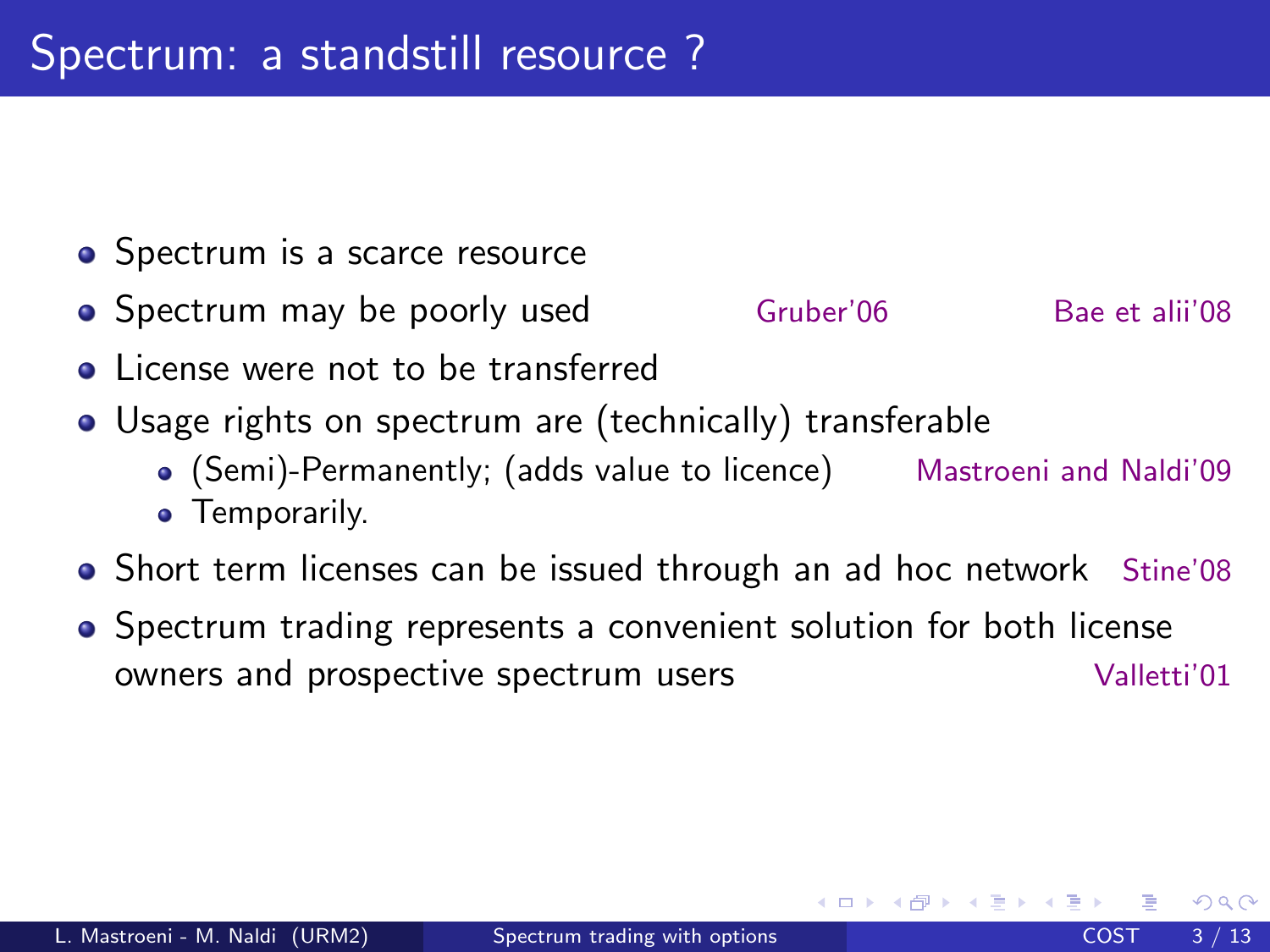- Spectrum is a scarce resource
- Spectrum may be poorly used Gruber'06 Bae et alii'08
- License were not to be transferred
- Usage rights on spectrum are (technically) transferable
	- (Semi)-Permanently; (adds value to licence) Mastroeni and Naldi'09
	- **•** Temporarily.
- Short term licenses can be issued through an ad hoc network Stine'08
- Spectrum trading represents a convenient solution for both license owners and prospective spectrum users **Valletti'01**
- A secondary market for spectrum is a reality in many countries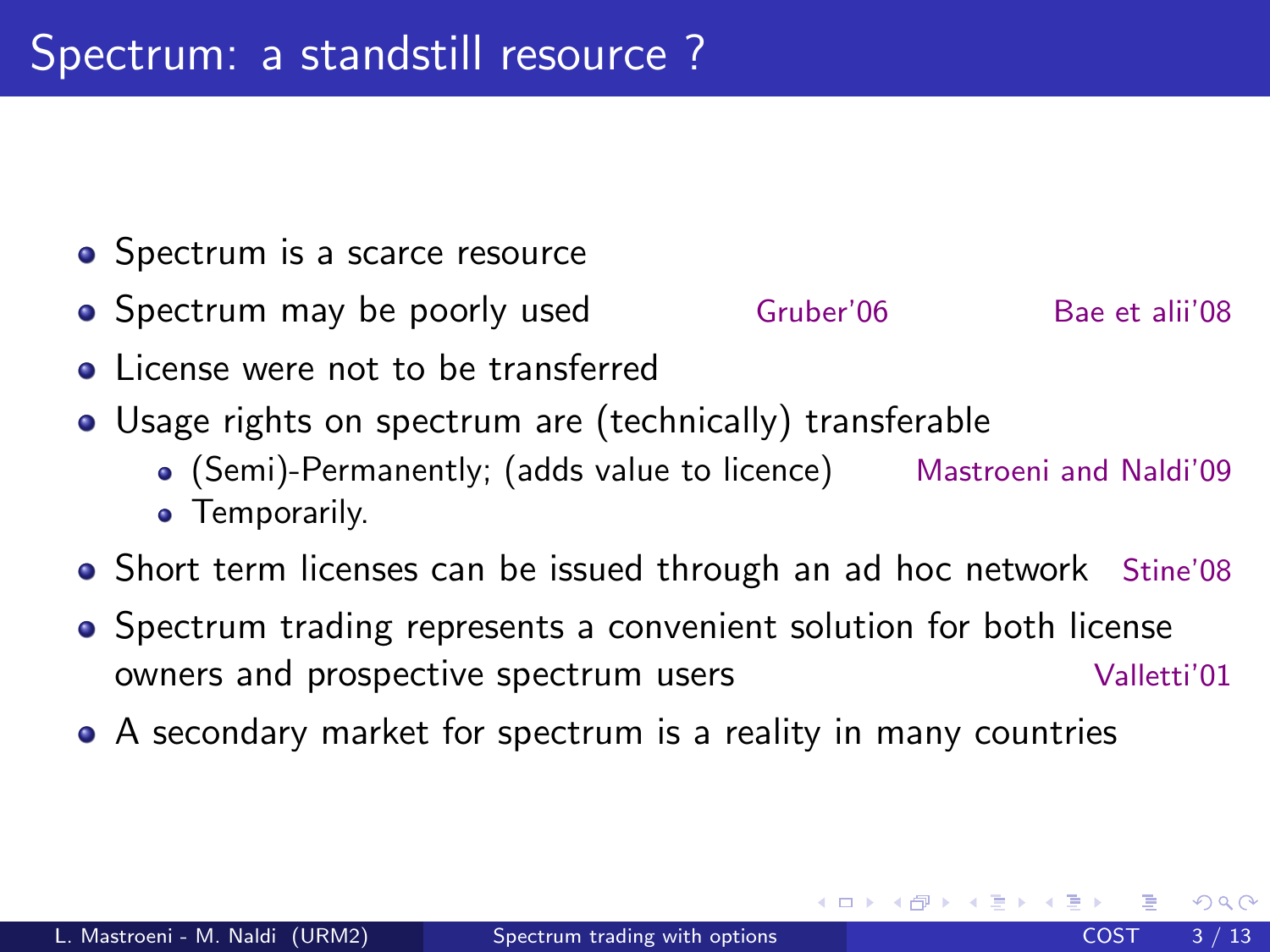## Spectrum can be traded in granular quantities

• Frequency-Space-Time (FST) blocks Doyle and Forde'07

4 0 8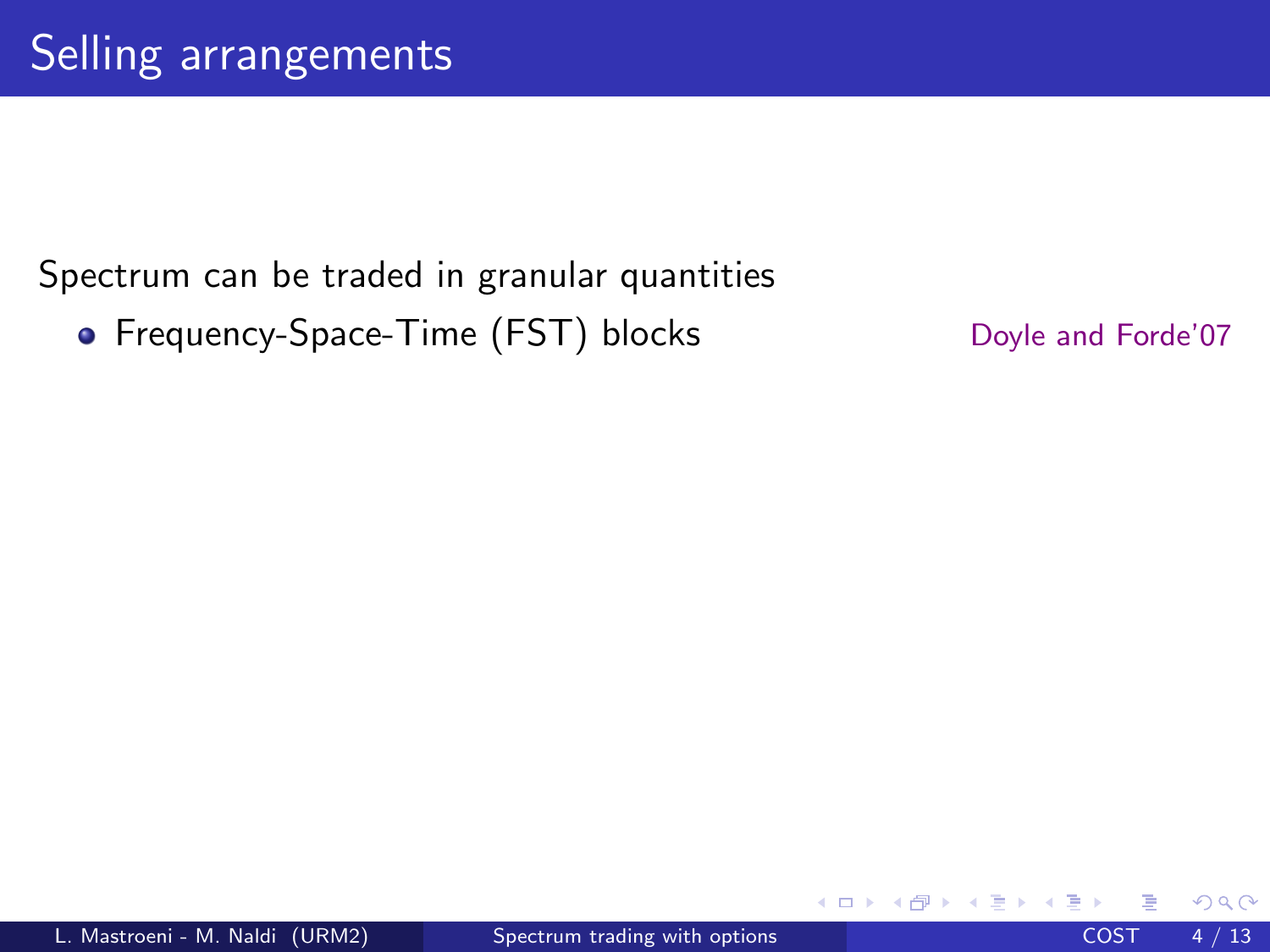Spectrum can be traded in granular quantities

• Frequency-Space-Time (FST) blocks Doyle and Forde'07

Spectrum can be traded on different timescales:

- On the spot
	- Limited margins for planning
	- Need for fast switching mechanisms

 $\leftarrow$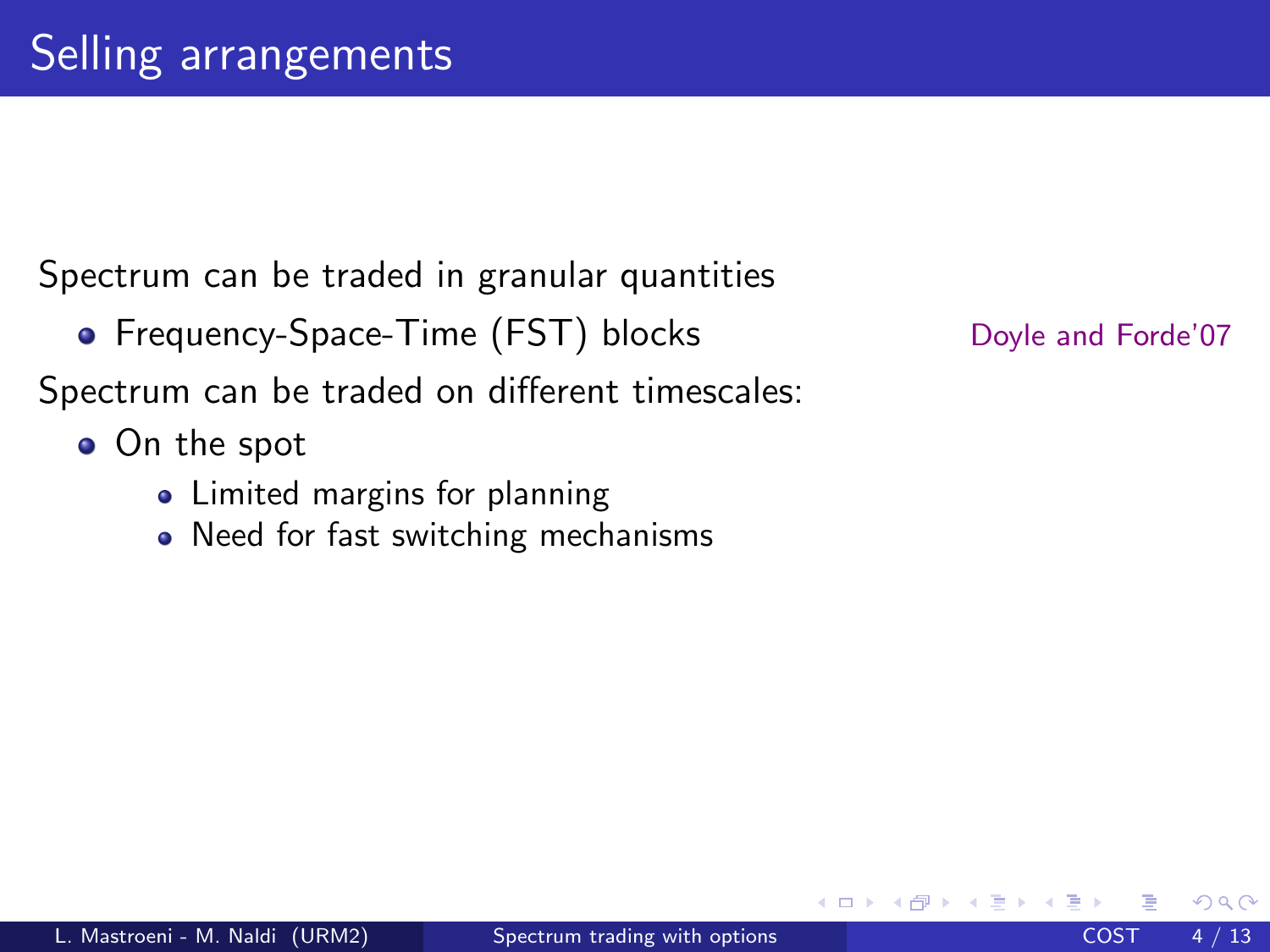Spectrum can be traded in granular quantities

• Frequency-Space-Time (FST) blocks Doyle and Forde'07

Spectrum can be traded on different timescales:

- On the spot
	- Limited margins for planning
	- Need for fast switching mechanisms
- Two-stage with options
	- Room for planning
	- Limited initial investment for buyers and chance to renege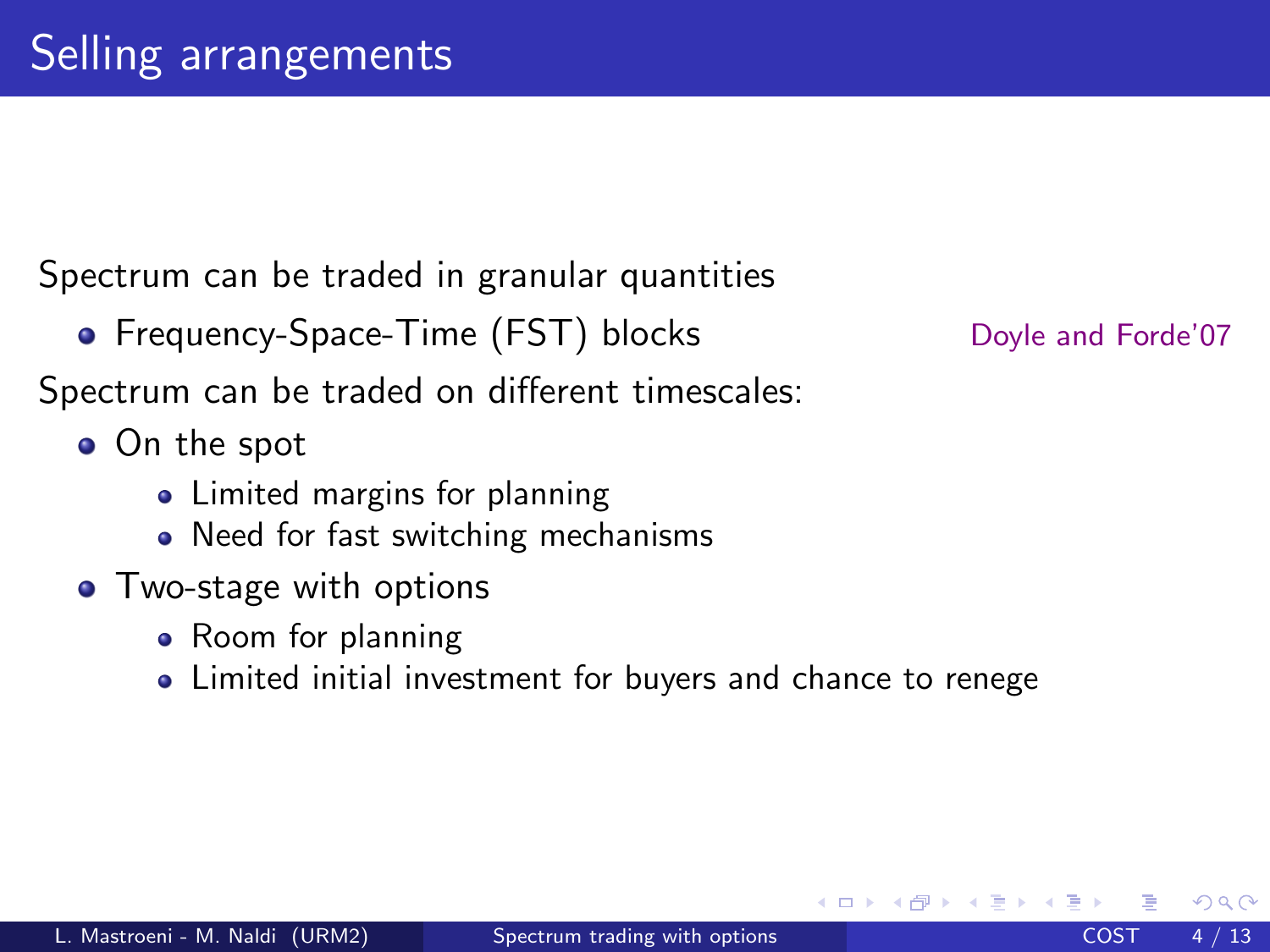- A provider owns N FST blocks
- The provider sells options on each FST block, where each option assigns the buyer the right to buy the block later (option expiry time)
- The buyer pays a price for the option (option price) and, if exercising the option, will pay a pre-determined price for the block (exercise price)
- **If the buyer doesn't exercise the option, nothing more is due by it**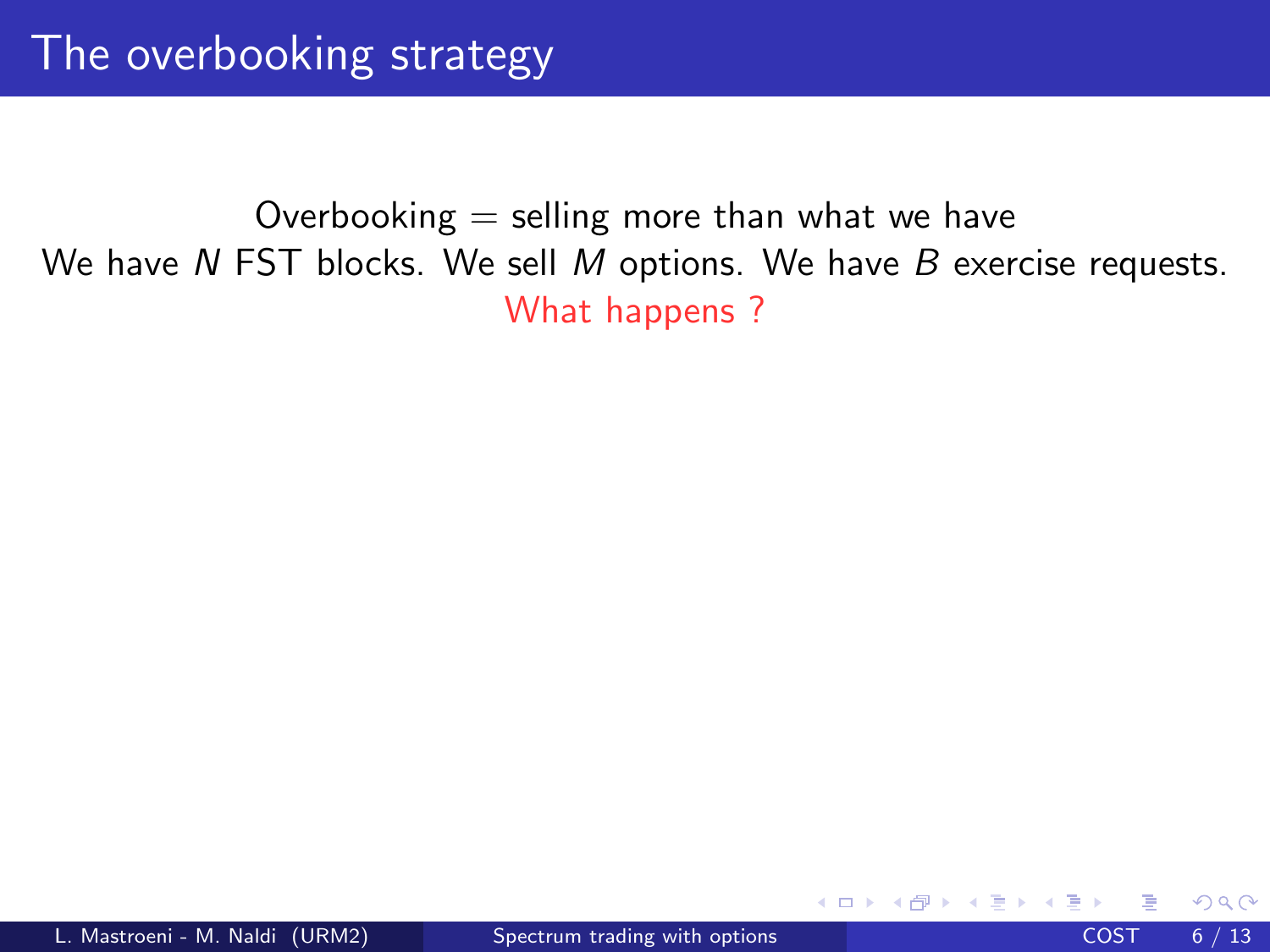**1** If  $B \leq N$  everything's fine: the provider cashes the option price V AND the exercise price  $P$  from all buyers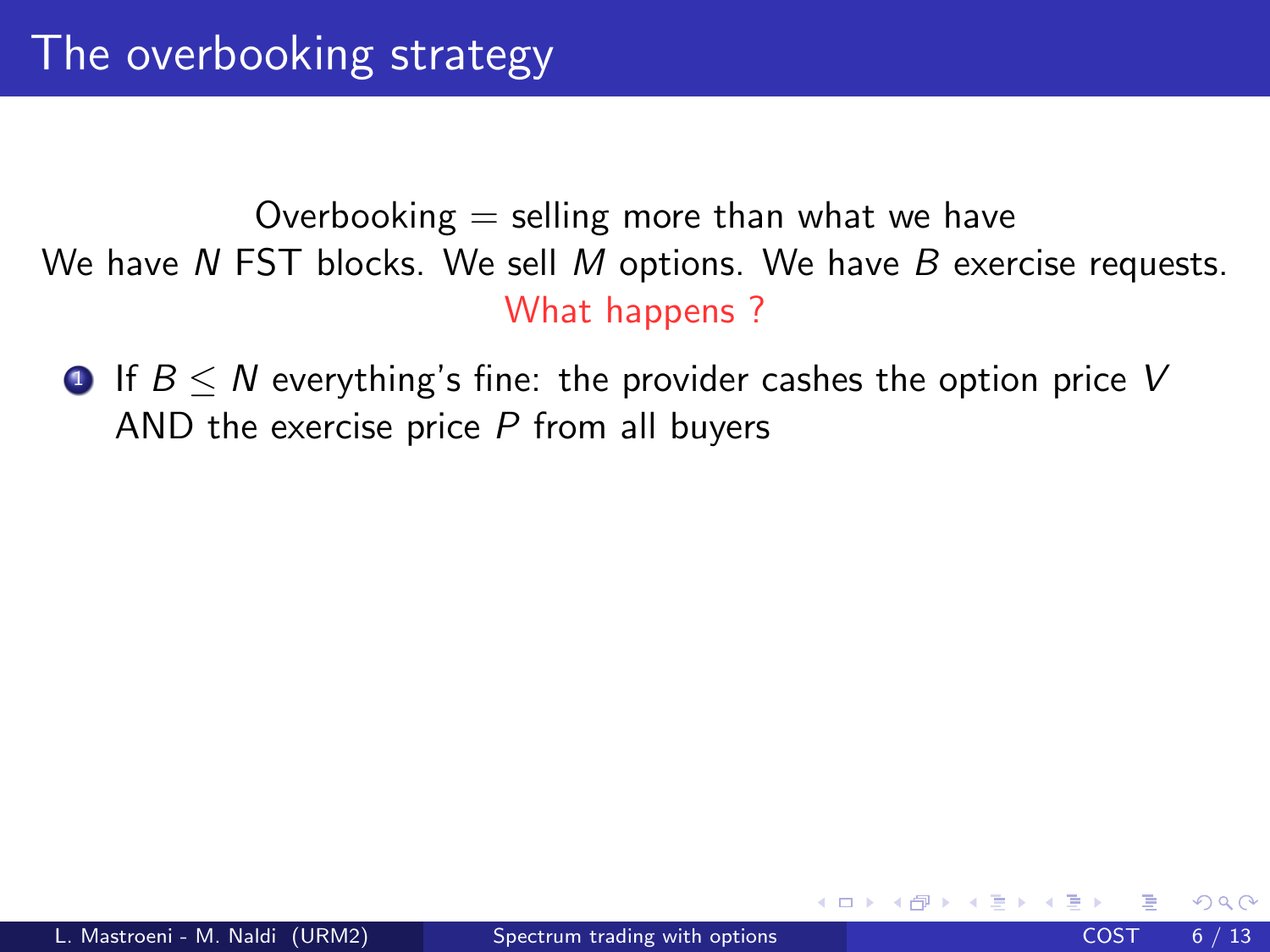- **1** If  $B \leq N$  everything's fine: the provider cashes the option price V AND the exercise price  $P$  from all buyers
- **2** If  $B > N$  the game gets risky: the provider cashes the option price V (by M prospective buyers) AND the exercise price  $P$  for N block, BUT pays a penalty C to the  $B - N$  unsatisfied buyers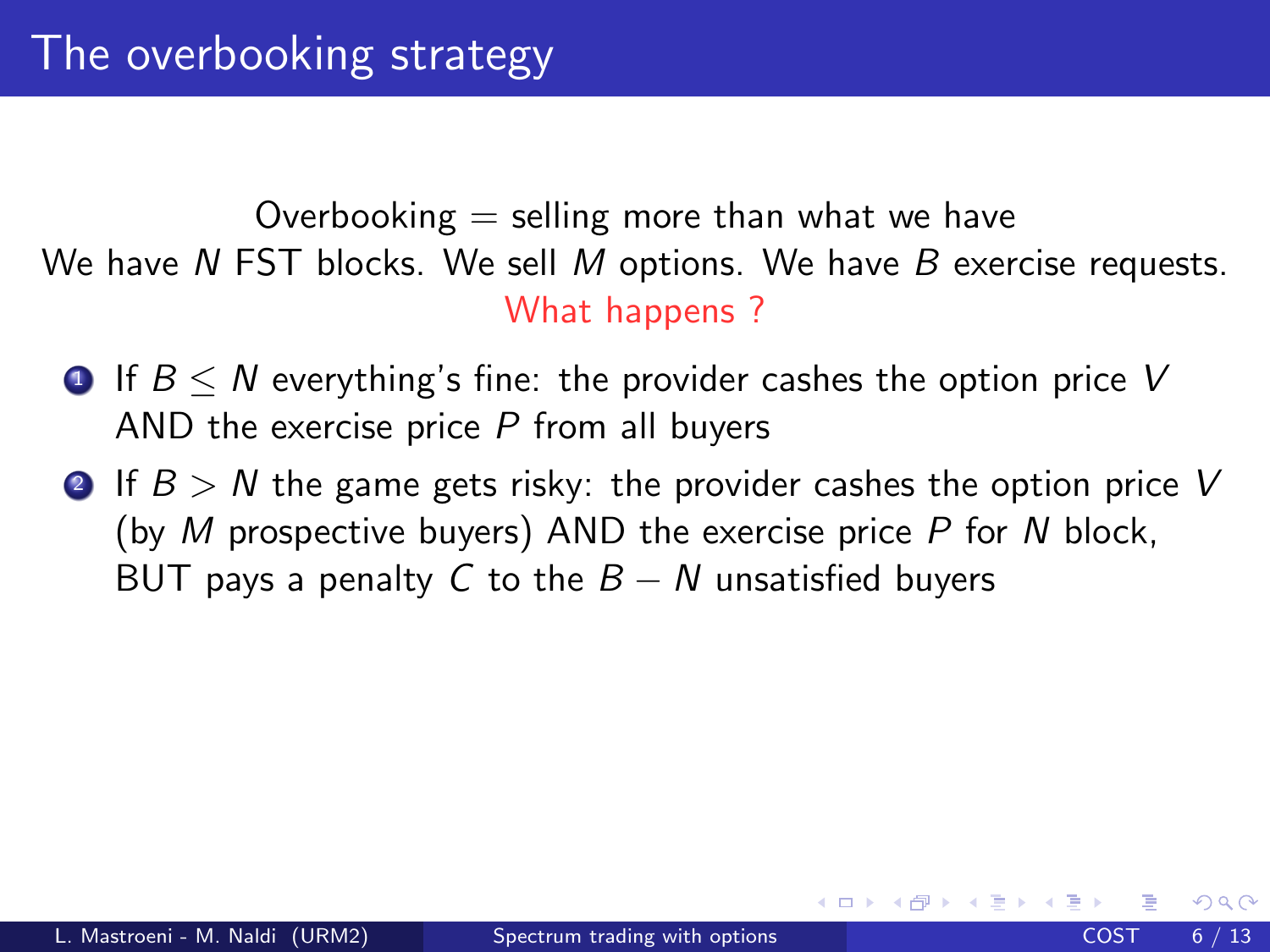- **1** If  $B \leq N$  everything's fine: the provider cashes the option price V AND the exercise price  $P$  from all buyers
- **2** If  $B > N$  the game gets risky: the provider cashes the option price V (by  $M$  prospective buyers) AND the exercise price  $P$  for  $N$  block, BUT pays a penalty C to the  $B - N$  unsatisfied buyers

The net revenues are

 $R = M \cdot V + B \cdot P$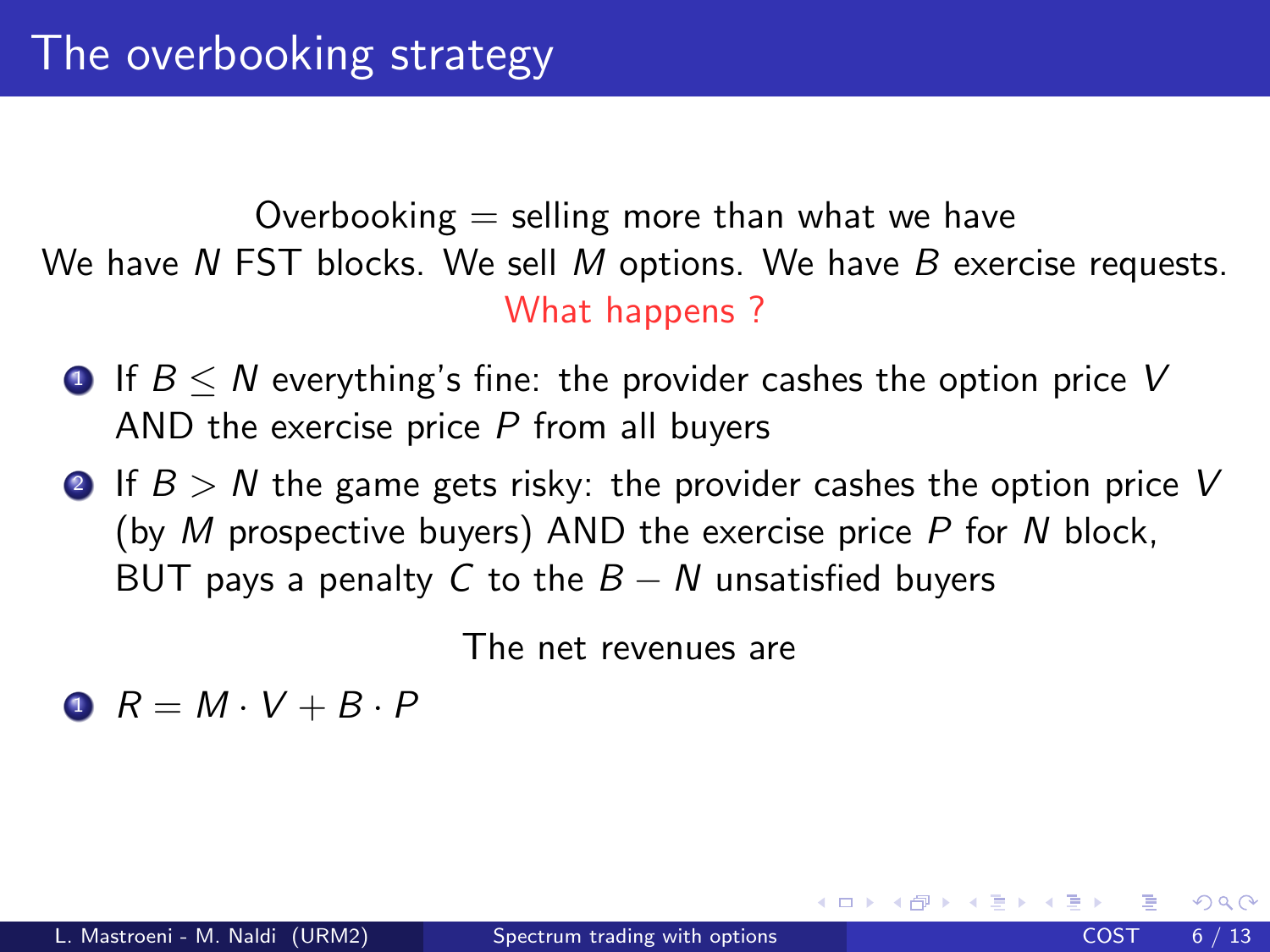- **1** If  $B \leq N$  everything's fine: the provider cashes the option price V AND the exercise price  $P$  from all buyers
- **2** If  $B > N$  the game gets risky: the provider cashes the option price V (by  $M$  prospective buyers) AND the exercise price  $P$  for  $N$  block, BUT pays a penalty C to the  $B - N$  unsatisfied buyers

The net revenues are

$$
R = M \cdot V + B \cdot P
$$

$$
P = M \cdot V + N \cdot P - (B - N)C
$$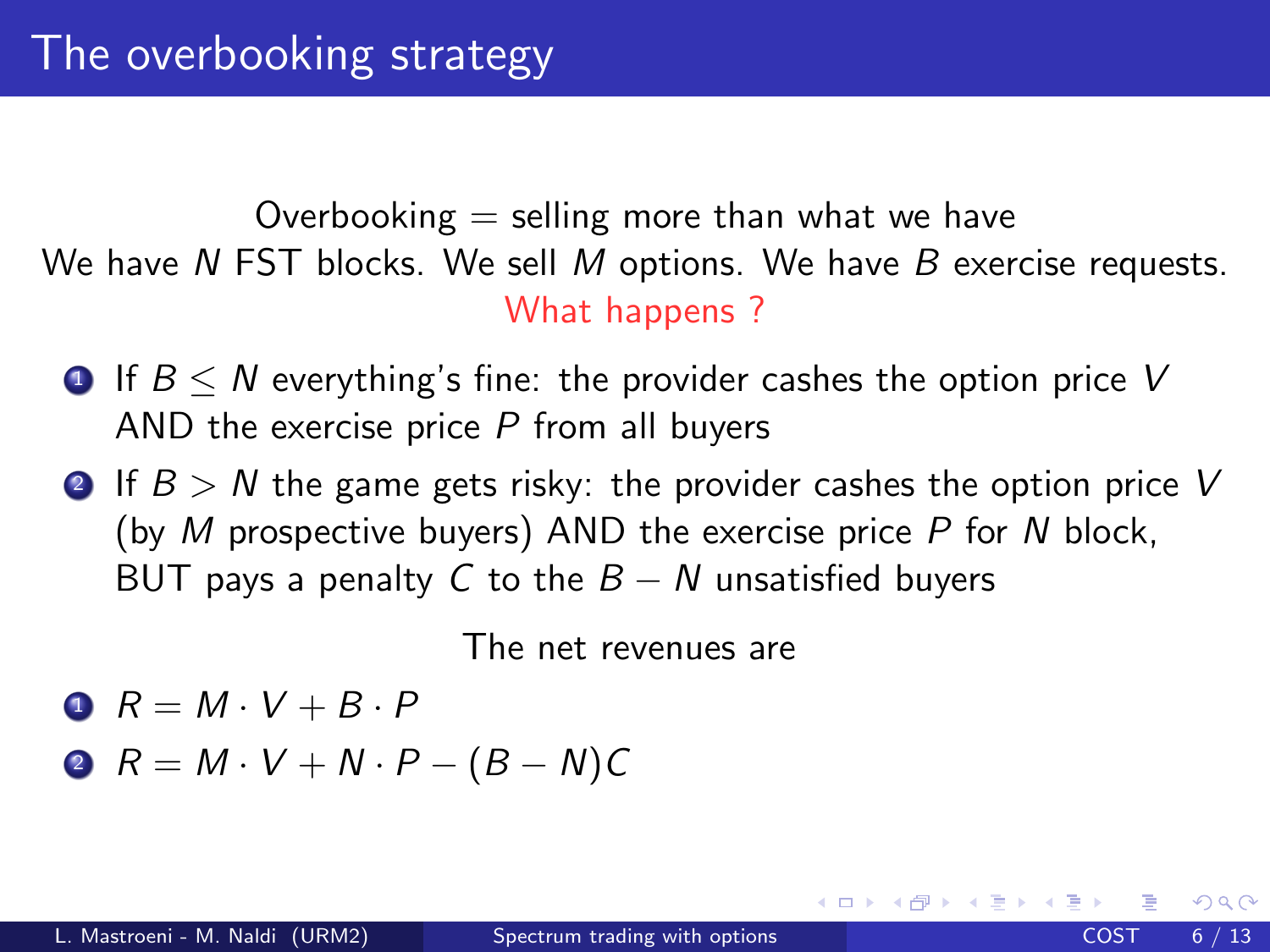- The prospective buyers take their decisions independently, but influenced by common factors
- We use a normal copula model to describe the dependence among the decisions taken by the different buyers

$$
Y_i = \mathbb{I}(X_i > b_i) = \begin{cases} 0 & \text{no purchase} \\ 1 & \text{purchase} \end{cases}
$$

 $X_i = \alpha_i Z + \sqrt{(1 - \alpha_i^2)} W_i$  Z, W<sub>i</sub> standard normal i.i.d.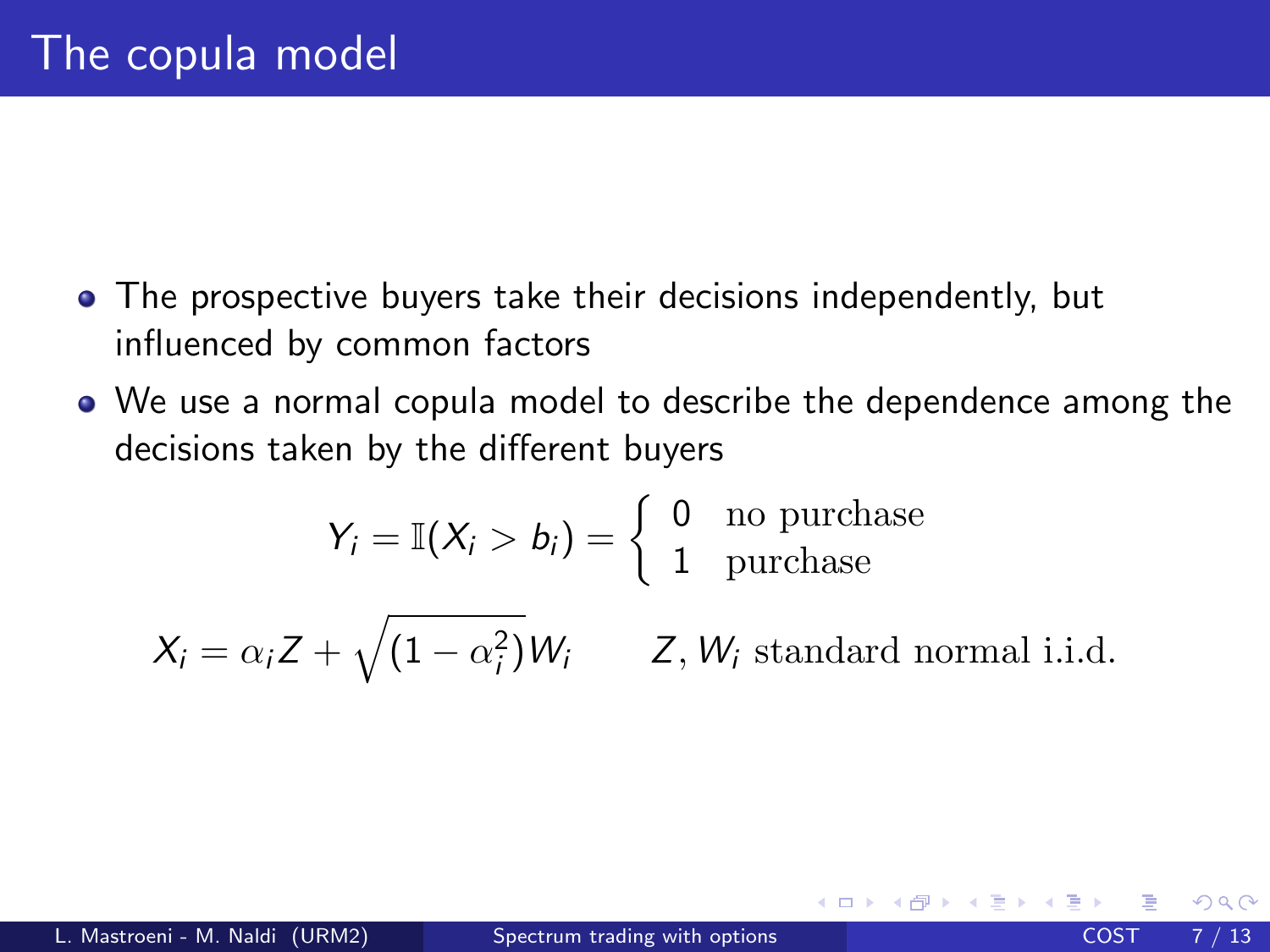The price of the option can be set according to the Black-Scholes formula for European call options The value of the block is assumed to follow a lognormal random walk Harmantzis and Tanguturi'07

$$
V = S_0 G(d_1) - \gamma S_0 \exp(-rT) G(d_2)
$$

 $G(\cdot)$  = cumulative standard normal distribution

$$
d_1=\frac{-\ln(\gamma)+(r+\sigma^2/2)\,T}{\sigma\sqrt{T}},
$$

$$
d_2=\frac{-\ln(\gamma)+(r-\sigma^2/2)\,T}{\sigma\sqrt{T}}.
$$

 $\gamma =$  Expected rate of return on the investment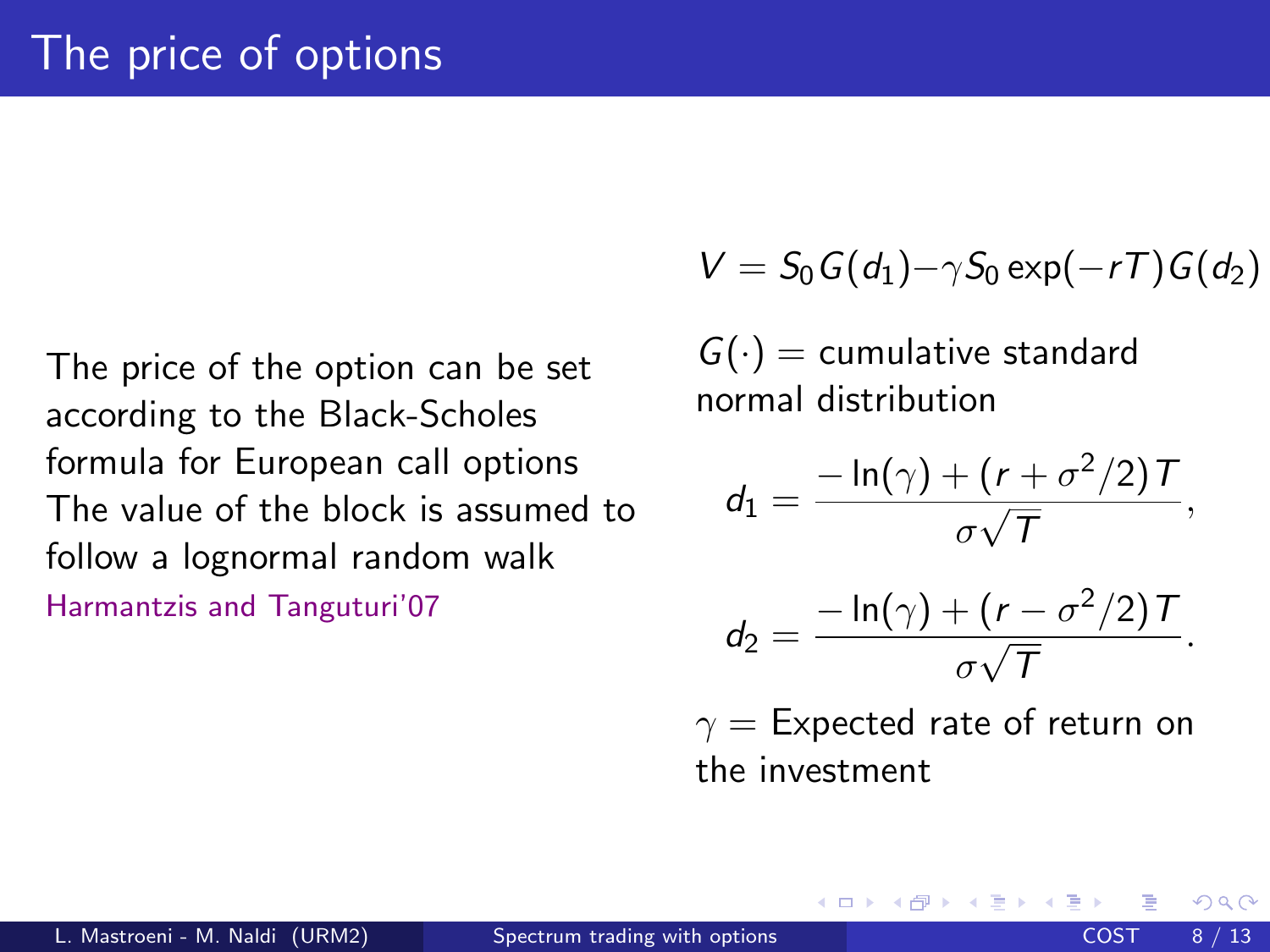We may use two indicators

- **1** Probability  $P_{\alpha b}$  that the overbooking strategy provides lower revenues than the no-overbooking one  $P_{ob}$  < 0.5  $\rightarrow$  Overbooking pays
- **2** Expected differential revenues  $\mathbb{E}[R_{ob}]$  (Revenues with overbooking LESS Revenues with no overbooking)  $\mathbb{E}[R_{\text{ob}}] > 0 \rightarrow$  Overbooking pays

つへへ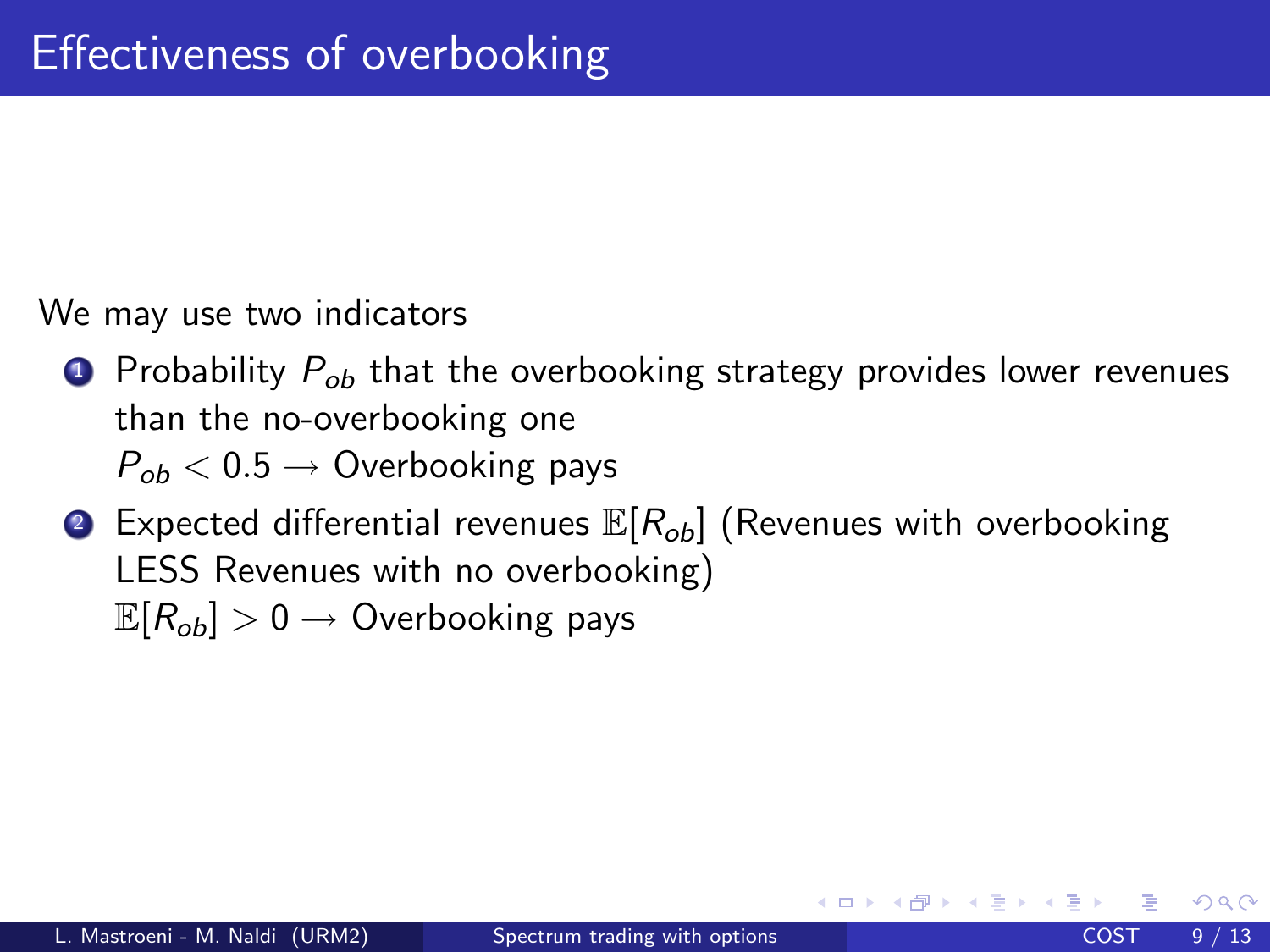

- Number of blocks  $N = 20$
- Penalty/Option price  $C/V = 10$
- **Block price/Option price**  $P/V = 100$



4 **D** F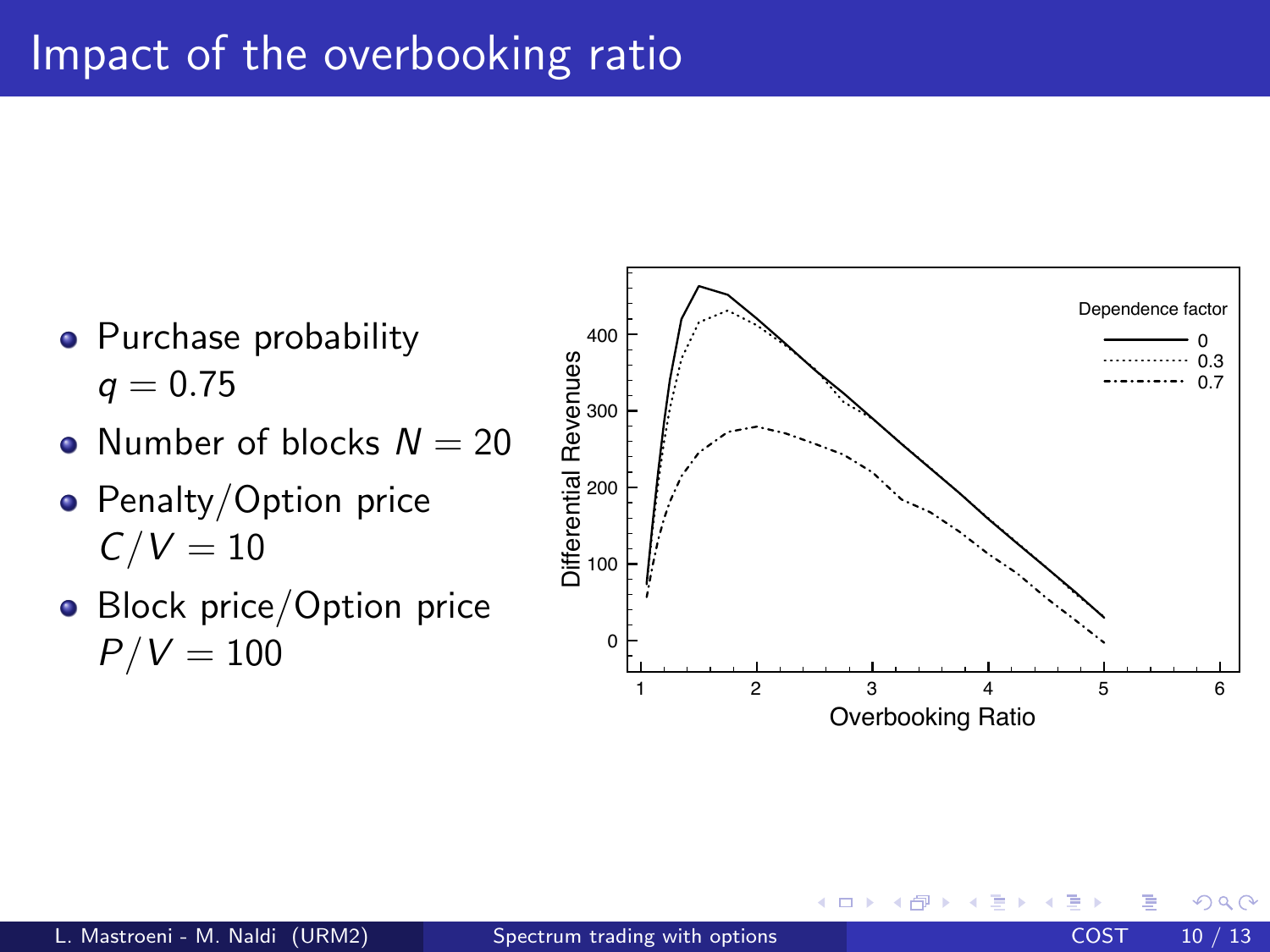## Impact of the penalty



4 D F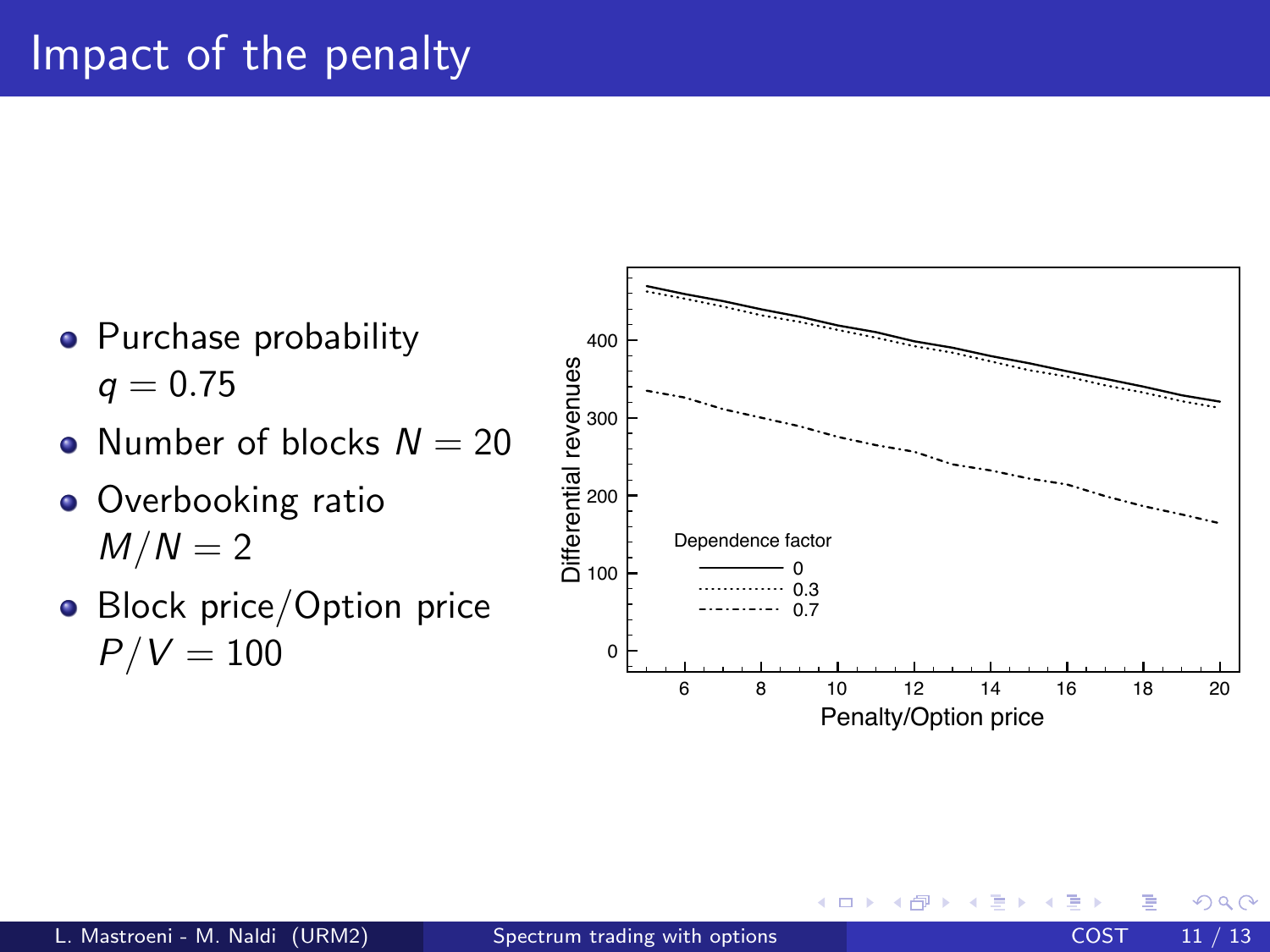## Impact of purchase probability

- Penalty/Option price  $C/V = 10$
- Number of blocks  $N = 20$
- Overbooking ratio  $M/N = 2$
- **Block price/Option price**  $P/V = 100$



4 D F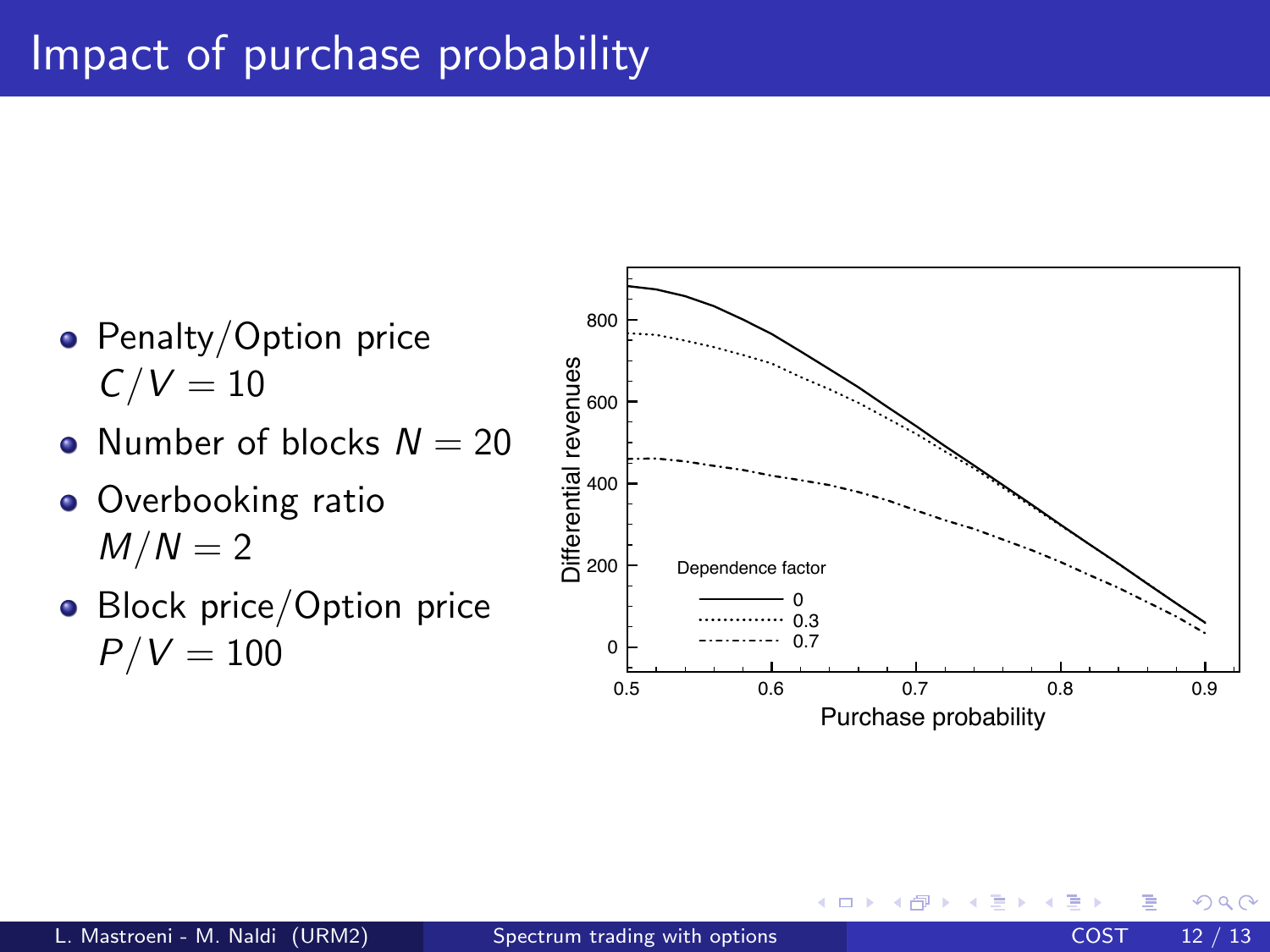• The overbooking strategy represents a hedging protection against the risk of ending up with unsold blocks

 $\leftarrow$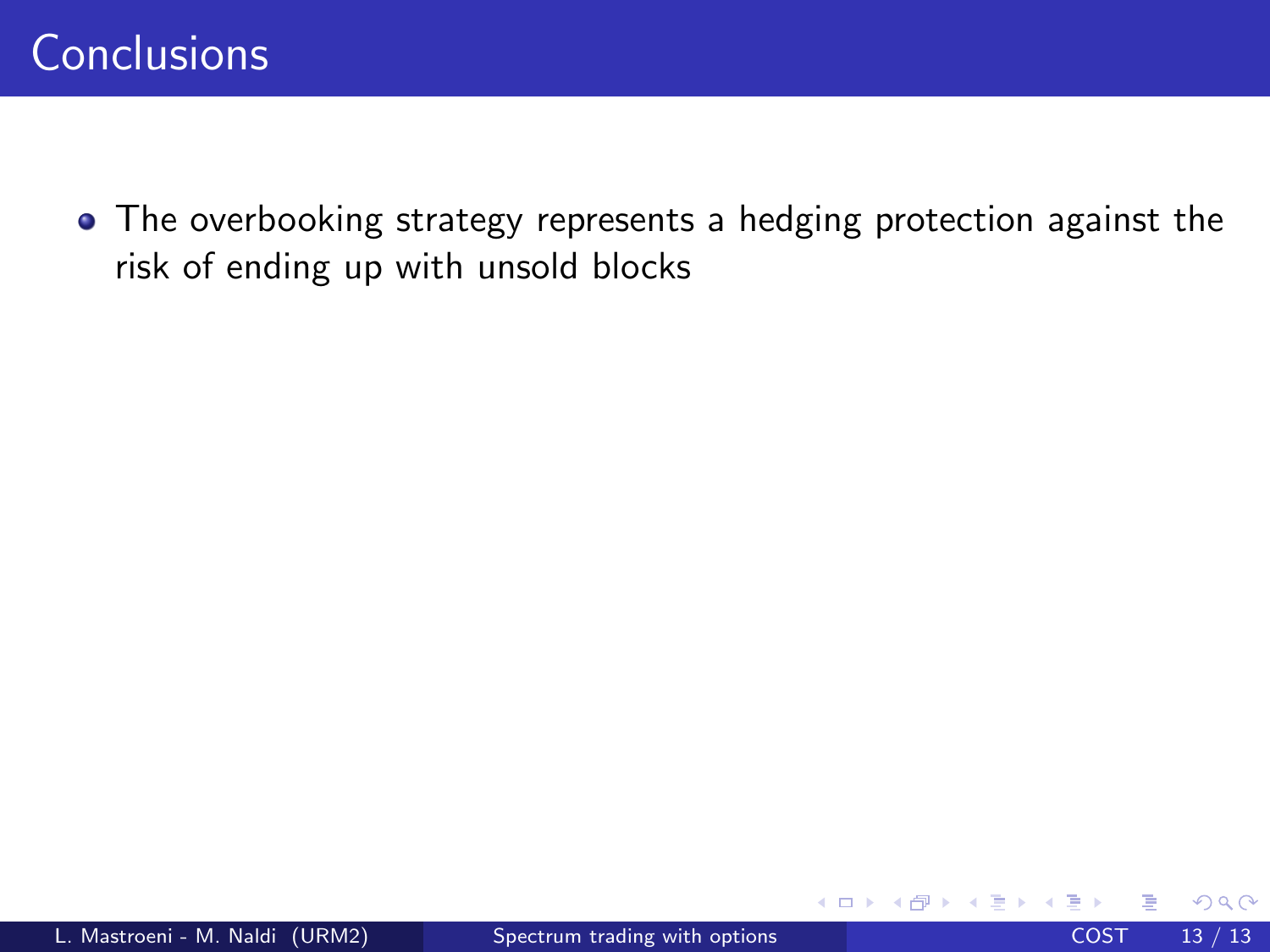- The overbooking strategy represents a hedging protection against the risk of ending up with unsold blocks
- The overbooking strategy pays if the penalties to be paid to the unsatisfied customers do not zero the extra revenues due to the options sale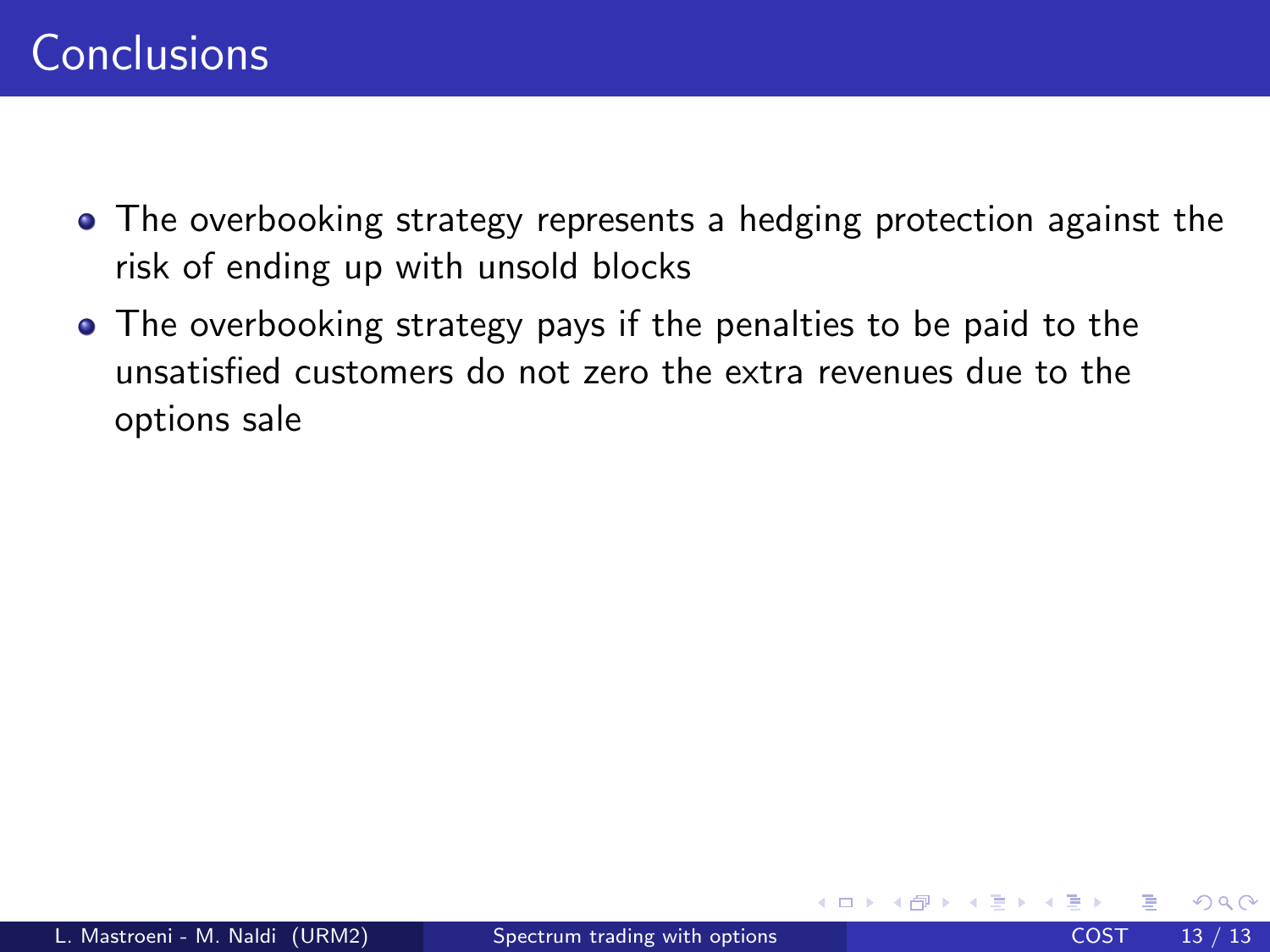- The overbooking strategy represents a hedging protection against the risk of ending up with unsold blocks
- The overbooking strategy pays if the penalties to be paid to the unsatisfied customers do not zero the extra revenues due to the options sale
- The gain due to overbooking decays linearly with the penalty value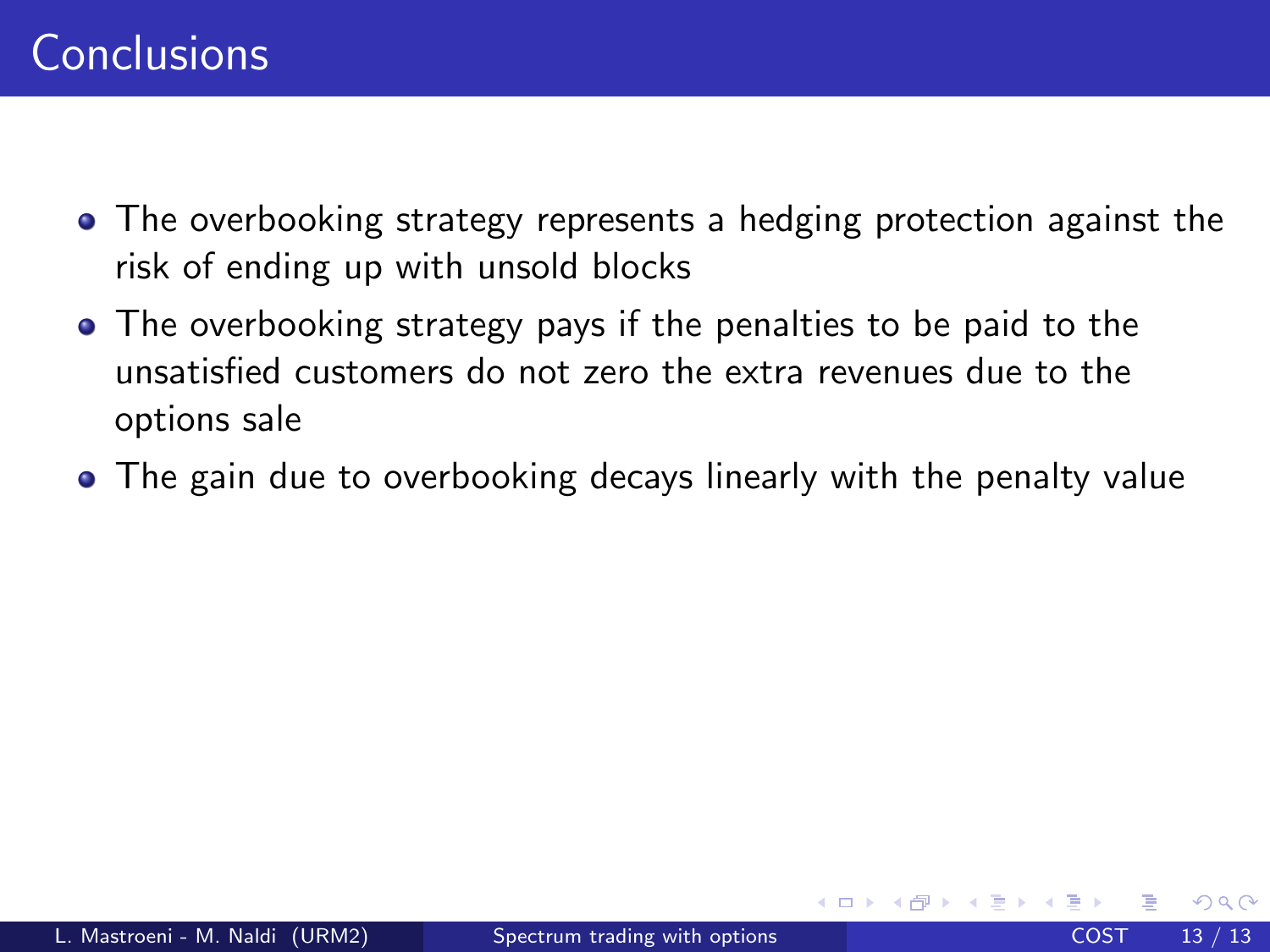- The overbooking strategy represents a hedging protection against the risk of ending up with unsold blocks
- The overbooking strategy pays if the penalties to be paid to the unsatisfied customers do not zero the extra revenues due to the options sale
- The gain due to overbooking decays linearly with the penalty value
- When the overbooking ratio is lower than a threshold (in the 2-3 range), the overbooking gain increases significantly, decaying fast as that threshold is exceeded